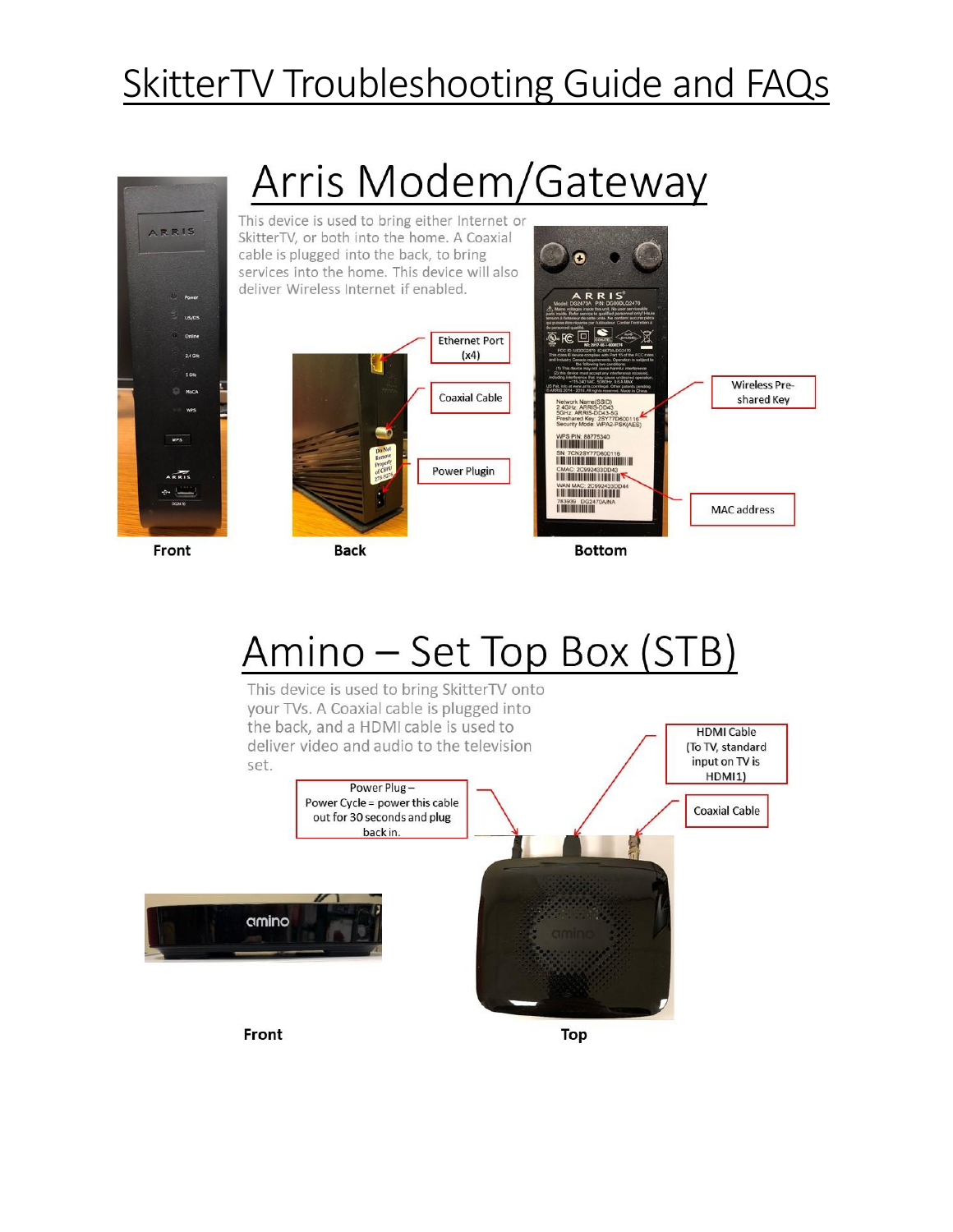

*Note: If the below suggested techniques do not work a reboot of either the Amino STB or the Arris Gateway maybe necessary. Please keep in mind that if both devices need to be rebooted plug in the Gateway first wait about 5 minutes and then plug in the STBs if unplugged. To reboot the Amino box pull the power cable for 30 seconds and plug it back in.* 

*\*\*If you are at any time unable to resolve any issues listed below or other issues, please do not hesitate to call the help desk 24/7, 278-9276.\*\**